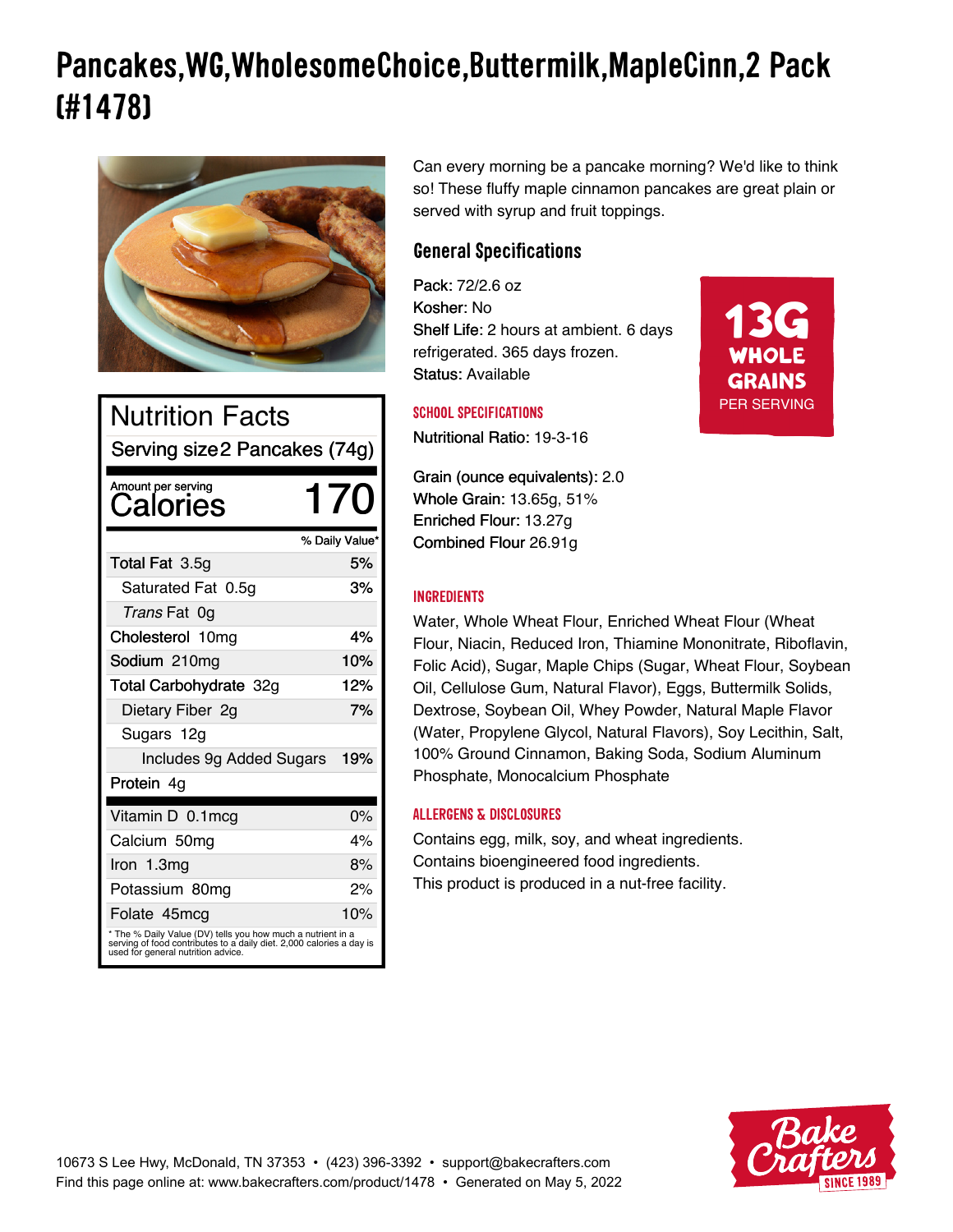# **Pancakes, WG, Strawberry, 2 Pack (#1702)**



| <b>Nutrition Facts</b>                                                                                                                                                    |                |  |
|---------------------------------------------------------------------------------------------------------------------------------------------------------------------------|----------------|--|
| Serving size 2 pancakes (74g)                                                                                                                                             |                |  |
| Amount per serving<br>Calories                                                                                                                                            | 170            |  |
|                                                                                                                                                                           | % Daily Value* |  |
| Total Fat 3.5g                                                                                                                                                            | 4%             |  |
| Saturated Fat 0.5g                                                                                                                                                        | 3%             |  |
| Trans Fat 0g                                                                                                                                                              |                |  |
| Cholesterol 10mg                                                                                                                                                          | 3%             |  |
| Sodium 230mg                                                                                                                                                              | 10%            |  |
| Total Carbohydrate 31g                                                                                                                                                    | 11%            |  |
| Dietary Fiber 1g                                                                                                                                                          | 2%             |  |
| Sugars 12g                                                                                                                                                                |                |  |
| Includes 9g Added Sugars                                                                                                                                                  | 19%            |  |
| Protein 4g                                                                                                                                                                |                |  |
| Vitamin D 0mcg                                                                                                                                                            | 0%             |  |
| Calcium 50mg                                                                                                                                                              | 4%             |  |
| Iron 1.3mg                                                                                                                                                                | 6%             |  |
| Potassium 80mg                                                                                                                                                            | 2%             |  |
| * The % Daily Value (DV) tells you how much a nutrient in a<br>serving of food contributes to a daily diet. 2,000 calories a day is<br>used for general nutrition advice. |                |  |

Breakfast is served! Try our delicious 2-pack whole grain strawberry pancakes! Eat them plain, or add syrup and fruit. They're also individually wrapped making them great for serving in the classroom!

13G

WHOLE **GRAINS** PER SERVING

# **General Specifications**

Pack: 72/2.6 oz Kosher: No Shelf Life: 2 hours at ambient. 3 days refrigerated. 365 days frozen. Status: Available

### **SCHOOL SPECIFICATIONS**

Nutritional Ratio: 19-3-16

Grain (ounce equivalents): 2.0 Whole Grain: 13.31g, 51% Enriched Flour: 12.94g Combined Flour 26.26g

#### **INGREDIENTS**

Water, Whole Wheat Flour, Enriched Wheat Flour (Wheat Flour, Niacin, Reduced Iron, Thiamine Mononitrate, Riboflavin, Folic Acid), Strawberry Nuggets (Sugar, Soybean Oil, Wheat Flour, Citric Acid, Cellulose Gum, Natural & Artificial Flavor, Red 40 Lake), Sugar, Eggs, Buttermilk Solids, Dextrose, Soybean Oil, Whey Powder, Contains 2% or less of: Lecithin, Salt, Baking Soda, Sodium Aluminum Phosphate, Monocalcium Phosphate.

#### **ALLERGENS & DISCLOSURES**

Contains egg, milk, soy, and wheat ingredients. Contains bioengineered food ingredients. This product is produced in a nut-free facility.